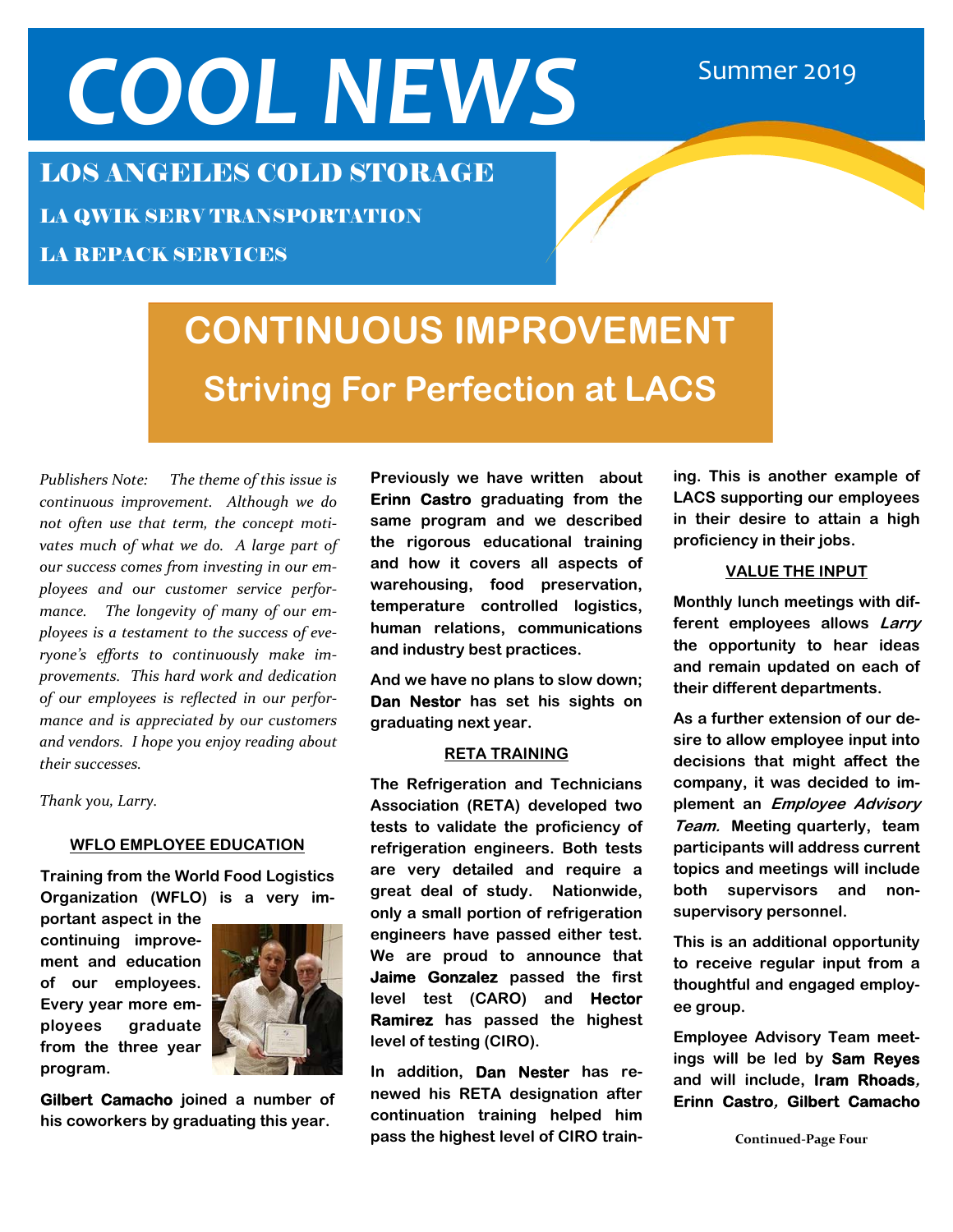

**The Los Angeles Department of Water and Power (DWP) calls on busi‐ nesses during the summer months to shed electrical load on the hottest days. The good news is they give us an incentive to help them out. We have asked and many of our employees have responded to give us suggestions on how to reduce our power usage during these critical times. In the past, we have bene‐ fited from our success in the program and this last summer was another exam‐ ple of our diligent participation. As a result, we received our largest participa‐ tion check and as promised, some part of it was included in last year's holiday discretionary bonus. Our Engineering Department, led by** *Dan Nestor***, did a remarkable job in dealing with these DWP emergency reductions and we can all thank them for being on the job for all of us.**

**Speaking of saving money and the Engineering Department. For us to get the best rate all year long from DWP, we participate in a program that has strict requirements for how much electrical power we use and when we use it. It takes a great deal of effort to stay within the DWP guidelines, but when we do it right, it is really worth it. Once again the engineering team of** *Dan Nes‐ tor, Ron Fuller, Jaime Gonzales, Vince Costello, Hector Ramirez, Carlos Canales and Maria Solis* **did the hard work to reach the highest level of benefit for us.** 

#### **Nicely done!**

### **CONNECTIONS, CONFERENCES AND COLABORATIONS**

We belong to a wide variety of both international and US based associations that help us stay current on industry developments. In addition, they offer significant educational opportunities at both the company level and for individual employees. We are actively involved in many of these groups and make great use of their many resources. Some of your coworkers have attended conferences and meetings sponsored by one of these groups. Here is a partial list of these important association connections.

> International Association of Refrigerated Warehouses (IARW) World Food Logistics Organization (WFLO) International Refrigerated Transport Association (IRTA) Controlled Environment Building Association (CEBA) International Institute of Ammonia Refrigeration (IIAR) Refrigerating Engineers and Technicians Association (RETA) National Fisheries Institute (NFI) California Fisheries and Seafood Institute (CFSI)



## BRC Certification

**As you all know, LACS participates in a thorough extensive inspection each winter so we can maintain our BRC Certification. The inspection is an intensive two day audit of all of our processes, procedures and policies. The audit is the culmination of efforts that extends throughout the twelve months between inspections.** 

**We are constantly checking and verifying our actions to be sure we reach the highest level. Those efforts really paid off this year after we received the highest rating possible with a grade of AA!** 

**Few warehouses achieve a AA rating and everyone should be proud! Special thanks goes to Terry Miller who again led the team of Chuck Gunther, Frosty Velez, Alicia Carrillo, Dan Nestor, Maria Solis and the staff at Astro and Central warehouses who were significant participants in ensuring our superior grade. Once again, you made all of us and our customers very proud.** 



**PAGE TWO**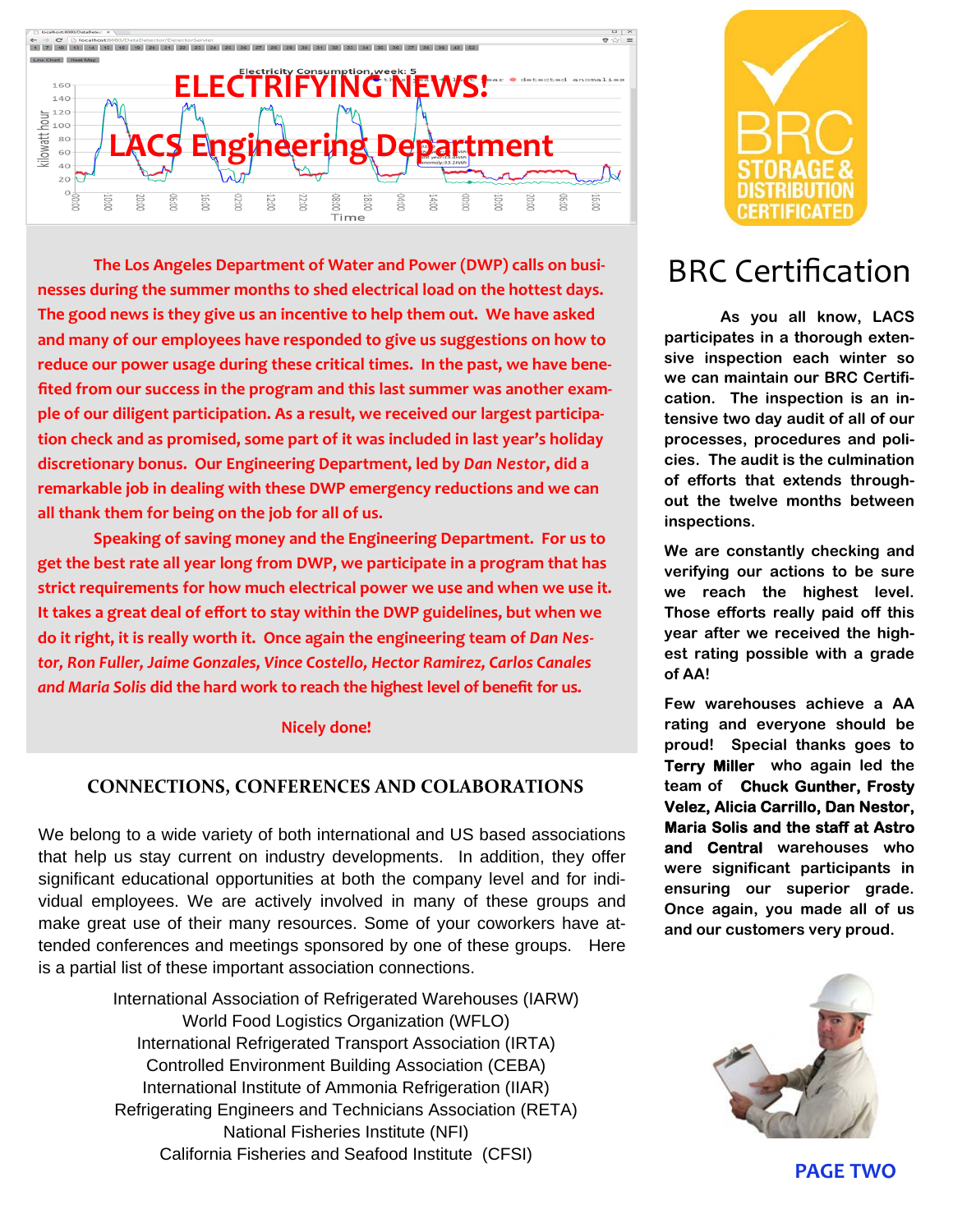## **Ring Doorbells Improve Security at LA Cold.**



## **Engineering staff recently pur‐ chased two Ring Doorbell pack‐ ages for installation at LACS.**

A Ring Doorbell on the Fourth Street dock allows employees entering and exiting the office door in the early morning or late evening hours the opportunity to verify the entrance is safe and unobstructed.

The Ring Doorbell installed at the front door of the Engineering De‐ partment allows staff to keep the doors in that sensitive area locked and secure until a visitors identity can be confirmed.

Management employees and our security staff all monitor the door‐ bell alerts and can respond to any attempted intrusion with verbal commands or an audible alarm.

## **More Security Upgrades at LA Cold**

Security lighting upgrades and improvements to the LACS Closed Circuit TV system are underway.

Adding cameras and upgrading our present cameras to digital service will improve our ability to view all property activities and importantly will improve our ability to monitor truck activity. We now have sixty eight cameras with more to come in the near future. One new feature is our ability to view cameras remotely, so the management team can check the premises even when they are off site.

With all these new cameras, it was obvious we needed to upgrade

lighting around our facilities. As a result. if you are here after dark you will see our improvements in out-

door lighting. The LA

Department of Water and Power (LADWP) working with **Terry Miller**  upgraded and repositioned the outdoor lights all around our facilities. The outdoor lighting requires we pay the LADWP additional fees (in addition to our normal electricity bill) to protect our employees and property. Money well spent.



## **Los Angeles Cold Joins the World Group**

Los Angeles Cold Storage is pleased to announce our association with The World Group.

The World Group is an association of nine independent cold storage ware‐ house companies that are all located in North America. The companies all remain independent of each other, but offer their customers great ref‐ erences all around North America.

We are excited to be a part of this dynamic, innovative and well re‐ spected group of cold storage pro‐ fessionals. And importantly, our customers are excited that we can now, in confidence, recommend one of our association partners to those customers who may need storage services in the United States, Canada and Mexico.

www.theworldgroup.com



## AND THE WINNERS ARE……

**Sometimes we have extra tickets to sporting events, shows and plays that become available. Sure, we could sell them, but we think it's more fun to give them away to our employees! Recently we have been able to share tickets for some LA Dodger games and to a per-**



**formance of Fiddler on the Roof at the Pantages Theater in Hollywood. Lucky winners Carlos Canales, Jaime Gonzales, William Hammond and Ron Fuller all won four tickets each to the Los Angeles Dodgers. Luis Guido was the happy winner when he won first class seats to the play at the Pantages Theater. Congratulations !** 

### **PAGE THREE**

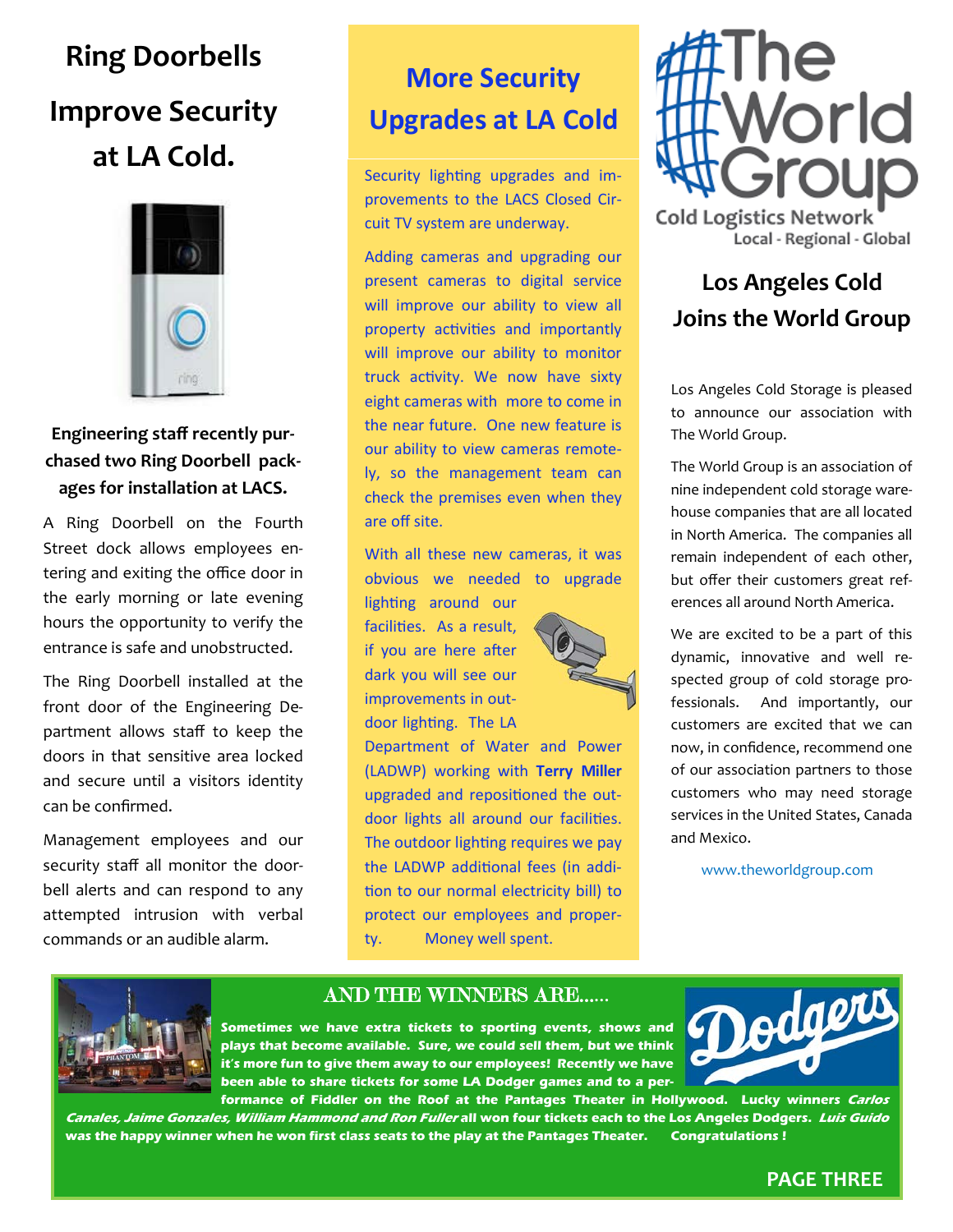## **CONTINUOUS IMPROVEMENT**

#### **FROM THE FRONT PAGE**

#### **Juan Iglesias, Jaime Gonzalez and Redell Ellis.**

#### **SAFETY FOCUSING**

**The LACS Safety Committee meets typically once a quarter and besides planning safety events, weighs in with topics such as CCTV security cameras and security guard services. The Committee acts as a conduit for department suggestions and reviews all accidents and security incidents. The Committee is constantly looking for ways to prevent an accident or incident and provides important input on all of our safety related activities.** 

**Currently the committee is led by Sam Reyes and is composed of Jorge Escutia, Maria Solis, Dan Nestor, Frosty Velez, Gilbert Camacho, and Charlie Holloway. If you are interested in participating, let your Manager know. Safety is a key focus for us, being on the safety committee is important work and an important component of our Continuous Improvement.** 

#### **LACS WEBSITE**

 **Our new website has been launched and is an updated version of our former website which is still very informative and easy to navigate. Work on the new website started almost a year ago and was recently completed by Renee Ross with help from the management team. The new website is a nice improvement for our customers and potential customers.** 

 **However, Continuous Improvement means we remain open to new ideas and suggestions for the website. Please visit www.lacold.com and let us know if you have any thoughts. And of course, and as usual, suggestions will be rewarded.** 

#### **FACILITIES**

 **As we strive for perfection, you may want to stop by the Fourth Street Warehouse and check out the improvements recently completed on the LA Repack Storage Room (F10). The dry storage area (which was at one time a open loading dock) is located next to our LA Repack facility and thanks to a dedicated group of employees including Terry Miller, the Engineering Department staff and assistance from our electrical Contactor, Kamilio Milos who all spent a lot of time and effort to clean up the storage area and make it more functional. Starting with disposing or recycling of an enormous amount of stored materials, they added new racks, lighting and new coat of paint. Their hard work resulted in a more efficient room that can better support our repack operation and provides a productive dry storage area.** 

## **New Employees**

**We have added seven new employ‐ ees to the LA Cold team of profes‐ sionals since our last publication of the Cool News.** 

**We are happy to have them as part of our team.** 

**We Welcome:**

- *Jose Ortega* **at the Central Ware‐ house.**
- *William Hammond* **at the Astro Warehouse.**
- *Fernando Beltran* **at the Central Warehouse .**
- *Jose Ruelas* **at the Central Ware‐ house.**
- *Hector Ramirez* **in the Engineer‐ ing Department.**
- *Arnel Martin* **at the 8th St. Ware‐ house.**
- *Ed Brown* **at the 8th St. Ware‐ house.**

**All of these employees have already shown themselves to be valuable additions to our company and each are making a positive contribution to our success.** 



#### **LA Qwik Serv on Pace for Another Record Year**

**Sam Reyes reports that LA Qwik Serv is on pace to deliver its best revenue year ever. The strong team of** *Iram Rhoads, Erinn Castro, Debbie Basko and Maria Polanco* **has done an excellent job of meeting our customer's requirements allowing us to grow its loyal customer base. Customers from all over the country depend on us to meet their logistics needs. In the first six months, we have:** 

**Delivered over 4000 orders Delivered over 14,000,000 pounds of freight Delivered over 1100 containers to warehouses throughout Southern California For over 200 customers PAGE FOUR**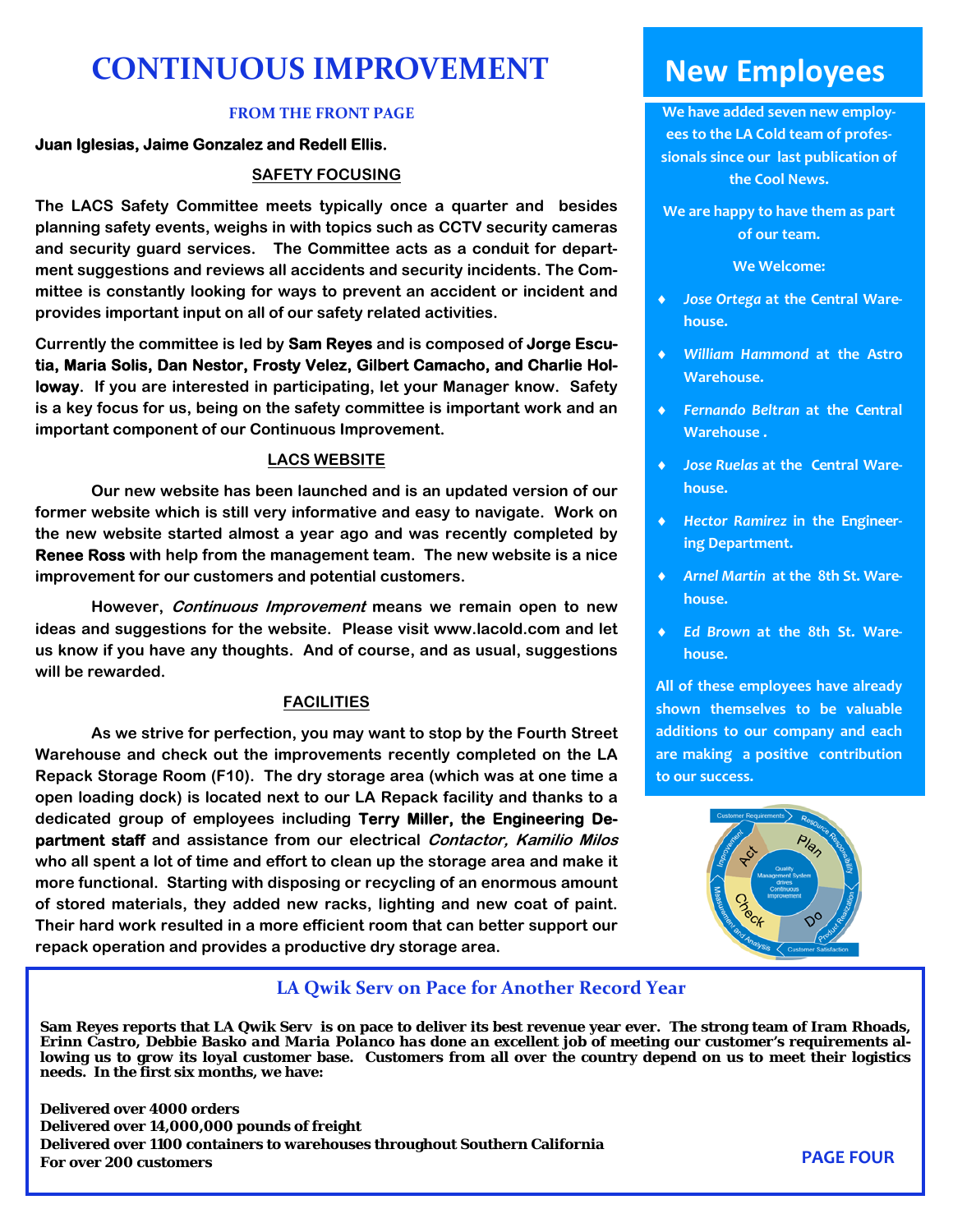## **Tenure is Contagious at LA Cold!**

**Service longevity makes LA Cold a stronger company and gives our customers a continuity of service that lets them know that they can always depend on us .** 

## **Milestone Anniversaries We Recently Celebrated**

| <b>Larry Rauch</b>        | 45 | <b>Years</b> |
|---------------------------|----|--------------|
| <b>Michael Hamano</b>     | 45 | <b>Years</b> |
| <b>Deby Clemens</b>       | 45 | <b>Years</b> |
| <b>John Scherer</b>       | 40 | Years        |
| <b>Chuck Gunther</b>      | 30 | <b>Years</b> |
| <b>Marlo Acosta</b>       | 30 | <b>Years</b> |
| <b>Luis Guido</b>         | 25 | <b>Years</b> |
| <b>Roxanne Gomez</b>      | 25 | <b>Years</b> |
| <b>Claudia Valenzuela</b> | 25 | <b>Years</b> |
| <b>Ricardo Martinez</b>   | 20 | <b>Years</b> |
| <b>Frosty Velez</b>       | 20 | <b>Years</b> |
| <b>Alex Vargas</b>        | 20 | <b>Years</b> |
| <b>Vincent Mondragon</b>  | 20 | <b>Years</b> |
| <b>Lisa Garza</b>         | 20 | <b>Years</b> |
| <b>Miguel Draper</b>      | 20 | <b>Years</b> |
| <b>Alicia Carrillo</b>    | 20 | <b>Years</b> |

**Question for you…..Did you and your spouse have a child or grandchild during the time that you have worked at LA Cold? We would like to start a list of LA Cold Kin! Please drop us a note with the child/grandchild's name and the year they were born. We would love to hear from you! Thanks, Larry**

**Congratulations!** *Marlo Acosta* **recently became a Notary Public. She studied hard and passed a very difficult test. It is a big deal for her and fills a much needed spot for the company.** 

## NEWS TO NOTE:



 Congratulations to Iram and Corey Rhoads who welcomed Zayna James to the world on December 17th, 2018.

There are many of us who can attest that she is one beautiful baby. We are glad to report that mother and daugh‐ ter are doing fine and Iram has re‐ turned to work.

- Congratulations to **Jaime Hinojosa 's** son Phillip who recently married Katri‐ na Grijalva.
- Congratulations to **Alicia Carrillo** on the high school graduation of her son Carlos.
- Congratulations to **Frank Cortez** on the high school graduation of his son Gabriel.
- **Reggie Hernandez's** granddaughter, Mikayla was married to Ryan Honor on Friday, June 28th.



CONSIDER THE POSSIBILITY…..Of speakers sponsored by LA Cold who would come in and discuss matters of employee interest, ie retirement plan‐ ning, 401‐k's, college funding, person‐ al security, nutrition, yoga etc. Clas‐ ses would be voluntary and conduct‐ ed late in the day or on Saturday. Any interest? Let us know.

**PAGE FIVE**